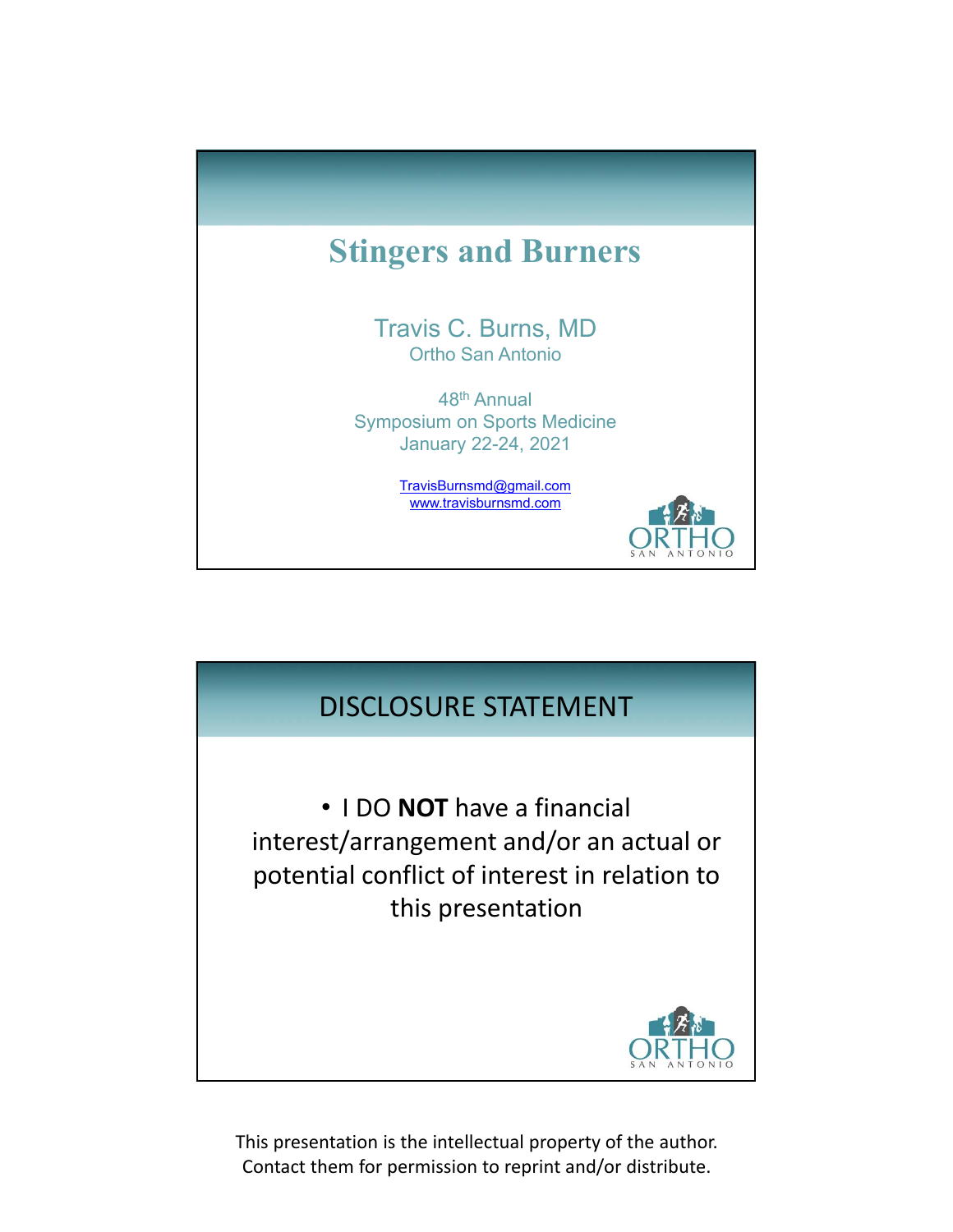## Introduction to stingers/burners Symptoms: Upper extremity numbness, burning pain, weakness **Etiology:** Traumatic upper trunk brachial plexopathy from injury to cervical nerve root or the brachial plexus typically occurs during tackling • Clinical Course: Pain often resolves in seconds‐minutes, motor strength normal within 24h • Incidence: American collegiate football players is 49‐65% during an individual career with recurrence rate up to 87%

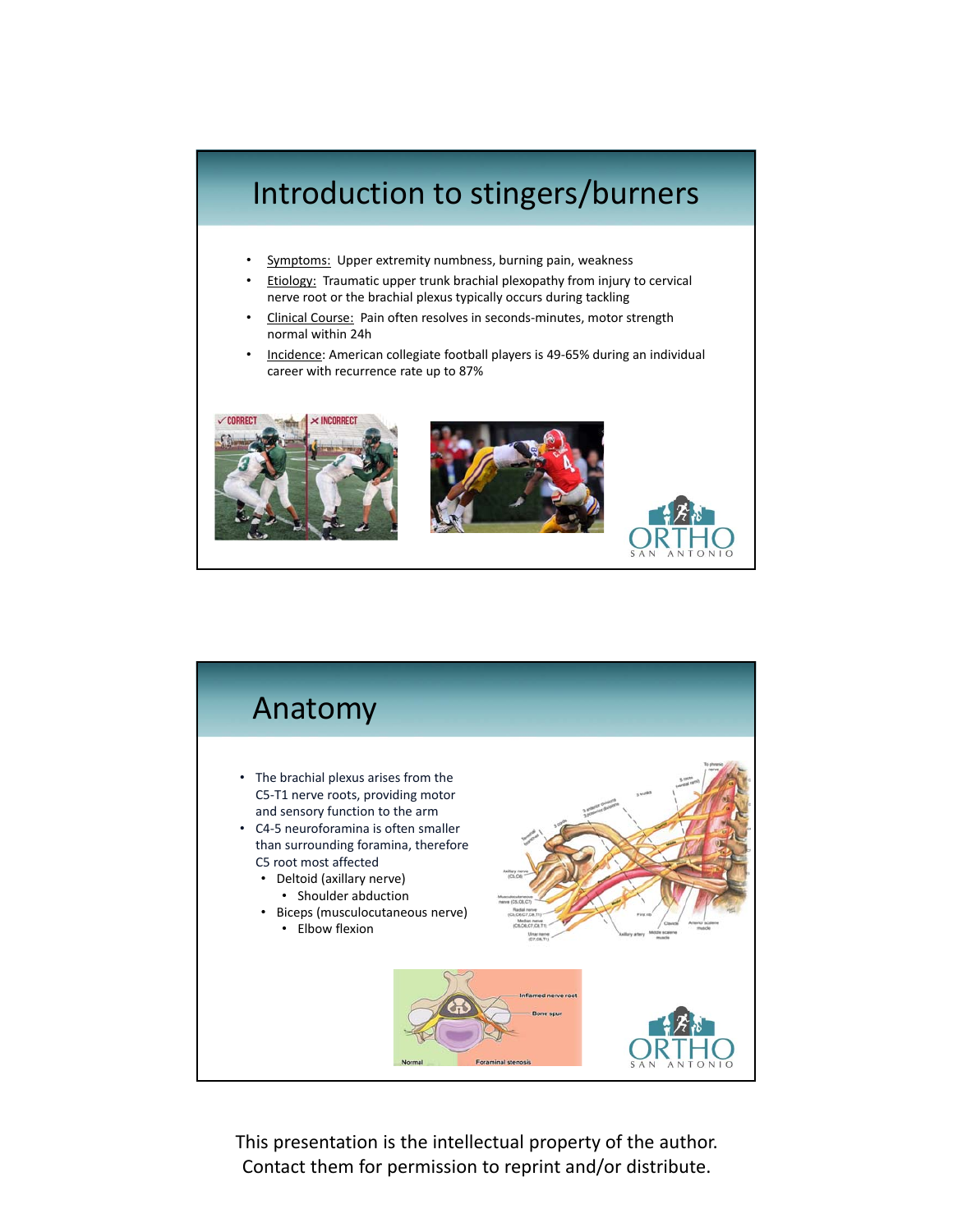## Mechanisms of Injury

- Traction to the brachial plexus from ipsilateral shoulder depression and contralateral lateral neck flexion
- Direct blow
- Compression of the cervical roots or brachial plexus from ipsilateral lateral flexion and hyperextension





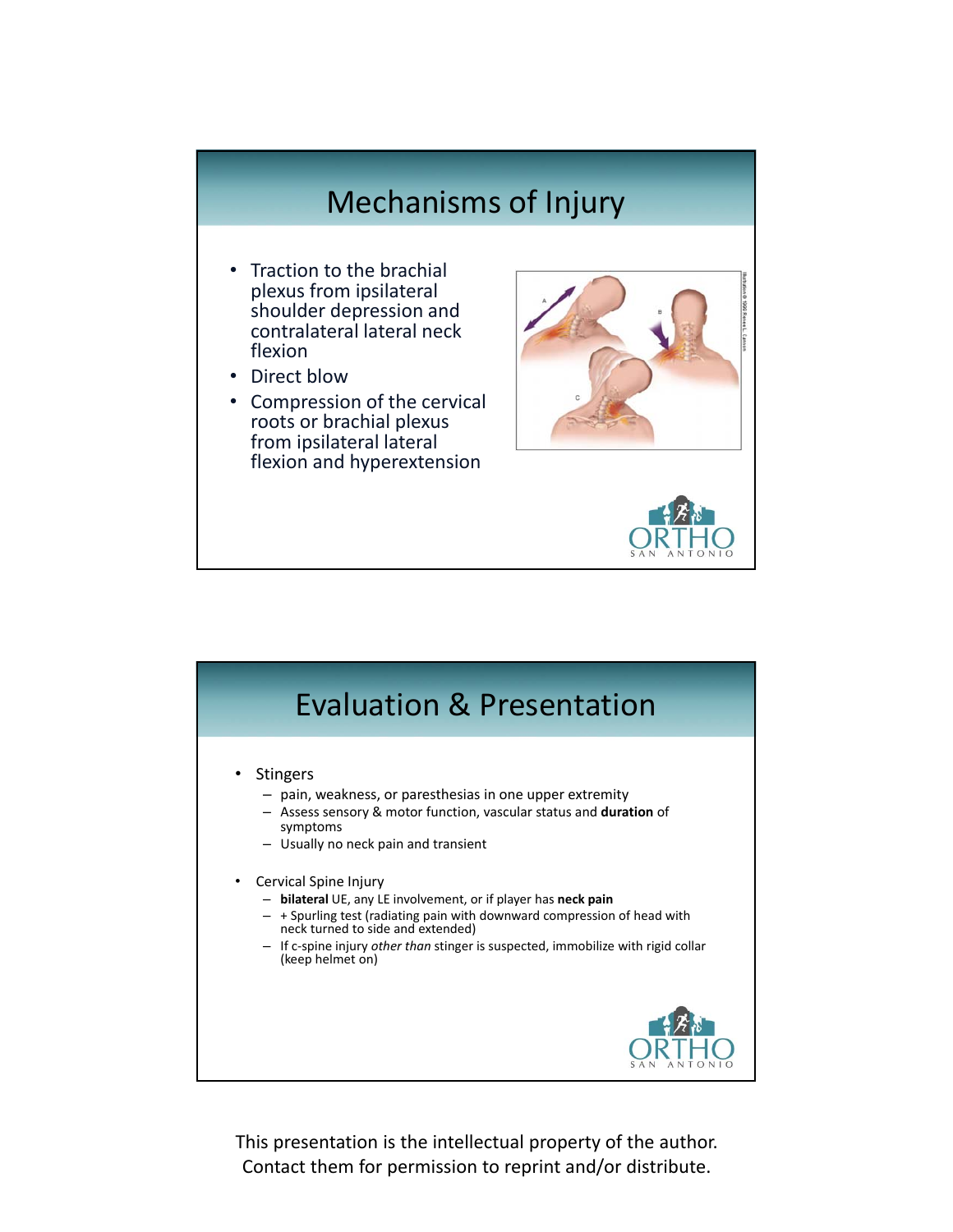| Grade          | Prognosis for Recovery <sup>22</sup><br><b>Nerve Injury</b> | <b>Physical Examination</b><br><b>Findings</b>                                                                                                                                                                                                                                                     | Electromyographic<br><b>Findings</b> | <b>Prognosis</b>                                                    |
|----------------|-------------------------------------------------------------|----------------------------------------------------------------------------------------------------------------------------------------------------------------------------------------------------------------------------------------------------------------------------------------------------|--------------------------------------|---------------------------------------------------------------------|
| 1              | Neurapraxia                                                 | Transient incomplete motor/<br>sensory deficits                                                                                                                                                                                                                                                    | Normal                               | Most resolve within minutes                                         |
| $\overline{2}$ | Axonotmesis                                                 | Persistent incomplete motor/<br>sensory deficits                                                                                                                                                                                                                                                   | Positive waves with<br>fibrillation  | Most resolve within several wk.<br>Recovery can take up to 12-18 mo |
| 3(A)           | <b>Neurotmesis</b>                                          | Permanent complete motor/<br>sensory deficits                                                                                                                                                                                                                                                      | Acute denervation                    | Complete loss of function, recovery<br>unlikely                     |
| 3(B)           | Nerve root<br>avulsion                                      | Permanent complete motor/<br>sensory deficits                                                                                                                                                                                                                                                      | Acute denervation                    | Complete loss of function.<br>irrecoverable                         |
|                |                                                             | Classification based on degree of nerve injury<br>Neurapraxia: nerve stretch without axonal disruption<br>Axonotmesis: injury to axon and myelin sheath<br>More significant motor deficits +/- sensory loss<br>Neurotmesis: complete transection of nerve<br>• Permanent motor or sensory deficits |                                      | <b>Strategie</b>                                                    |

| <b>Return to Play</b>                                                                                                                                                                                                                                                                                                                                                                                                                                                                                                                                                                                                                                                                                                                                                                      |
|--------------------------------------------------------------------------------------------------------------------------------------------------------------------------------------------------------------------------------------------------------------------------------------------------------------------------------------------------------------------------------------------------------------------------------------------------------------------------------------------------------------------------------------------------------------------------------------------------------------------------------------------------------------------------------------------------------------------------------------------------------------------------------------------|
| Currently, no standardized criteria accepted<br>$\bullet$<br>General consensus - athletes with complete resolution of<br>$\bullet$<br>symptoms (full motor strength, normal sensation, painless cervical<br>ROM) may return to immediate play<br>- No imaging necessary<br>If symptoms persist, hold from play and re-evaluate at the end of<br>٠<br>game<br>- If any neck pain - refer for imaging and neuro evaluation<br>- Isolated extremity symptoms - monitor for 24 hours and if still<br>symptomatic - full neuro work up and imaging are indicated<br>Imaging/Studies<br>$\bullet$<br>- C-spine XR, MRI, and possible CT if concern for fracture<br>- Consider electromyography (EMG) studies within 2-4 weeks of injury<br>• Identifies type of nerve injury and level of injury |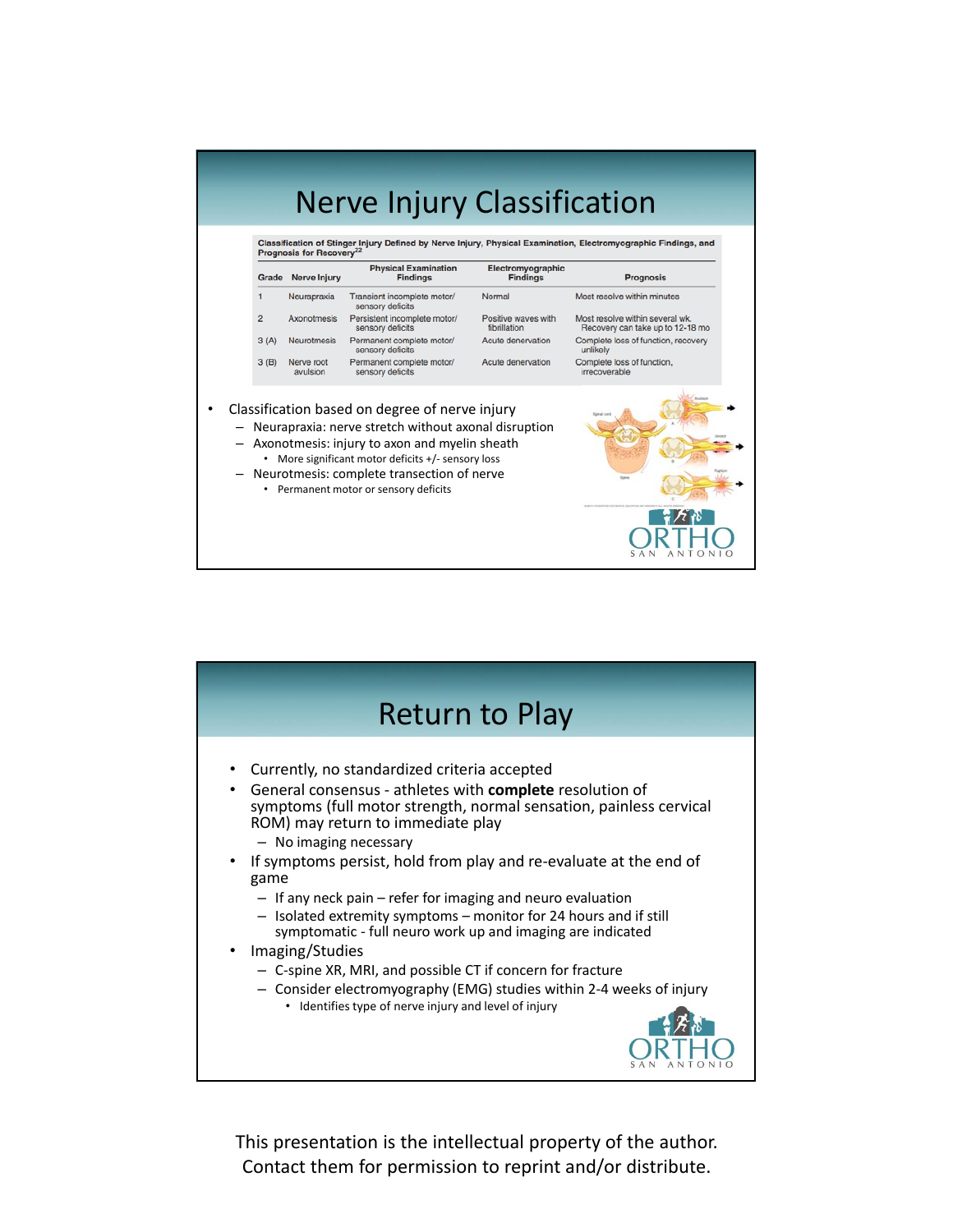## Evaluation

- If symptoms persist re-evaluate at the end of game
	- If any neck pain refer for imaging and neuro evaluation
	- Isolated single extremity mild symptoms monitor for 24 hours and if still symptomatic ‐ full neuro work up and imaging
- Imaging/Studies
	- C‐spine XR, MRI, and possible CT if concern for fracture
	- Consider electromyography (EMG) studies within 2‐4 weeks of injury
		- Identifies type of nerve injury and level of injury

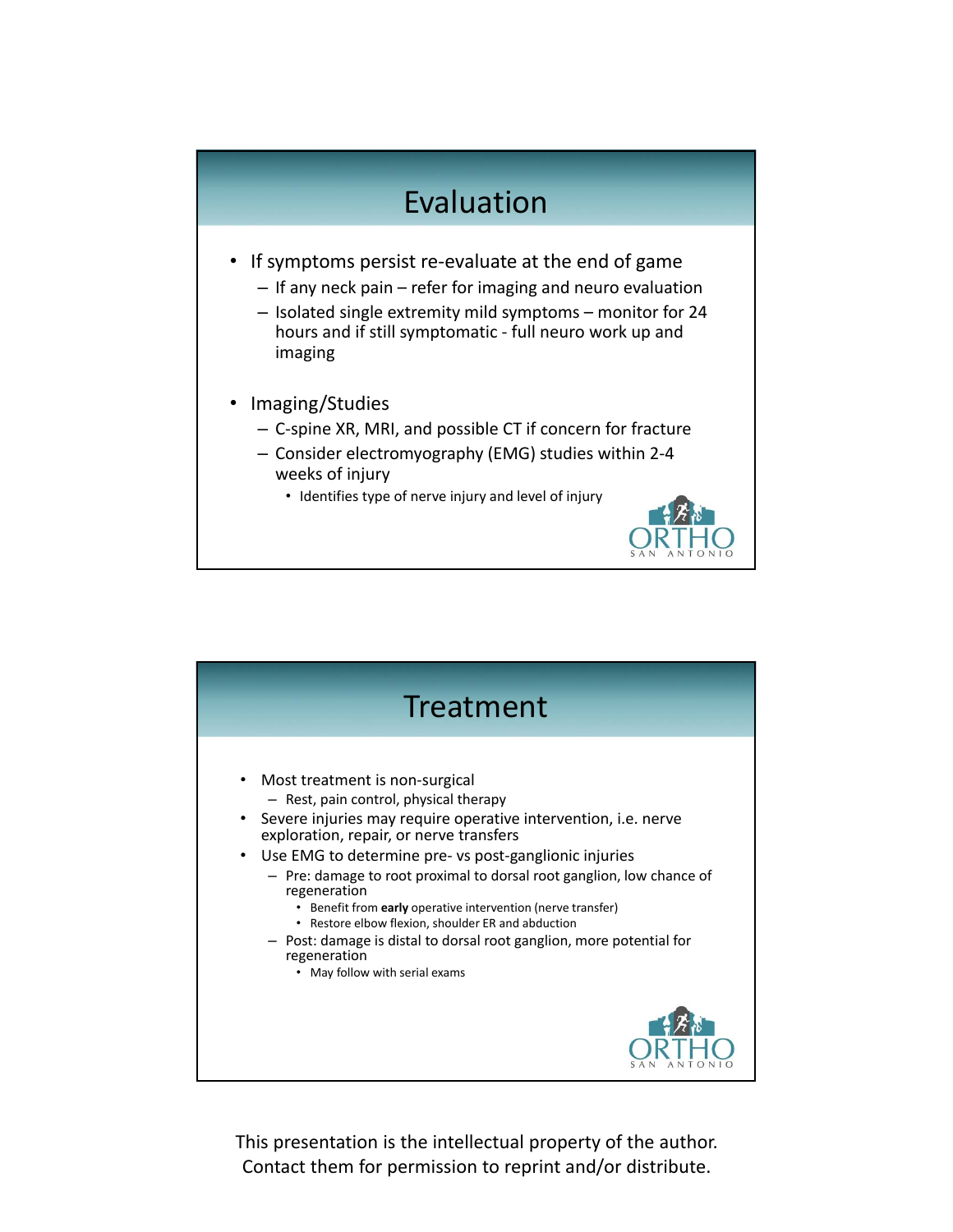## Prevention

- Spear tackling was primary cause of c‐spine injury before banned
- Modern tackling techniques emphasize impact to the front of the shoulder vs directly on top of head
	- Should limit risk of lateral flexion of neck and downward traction of arm
	- Avoid dropping the shoulder